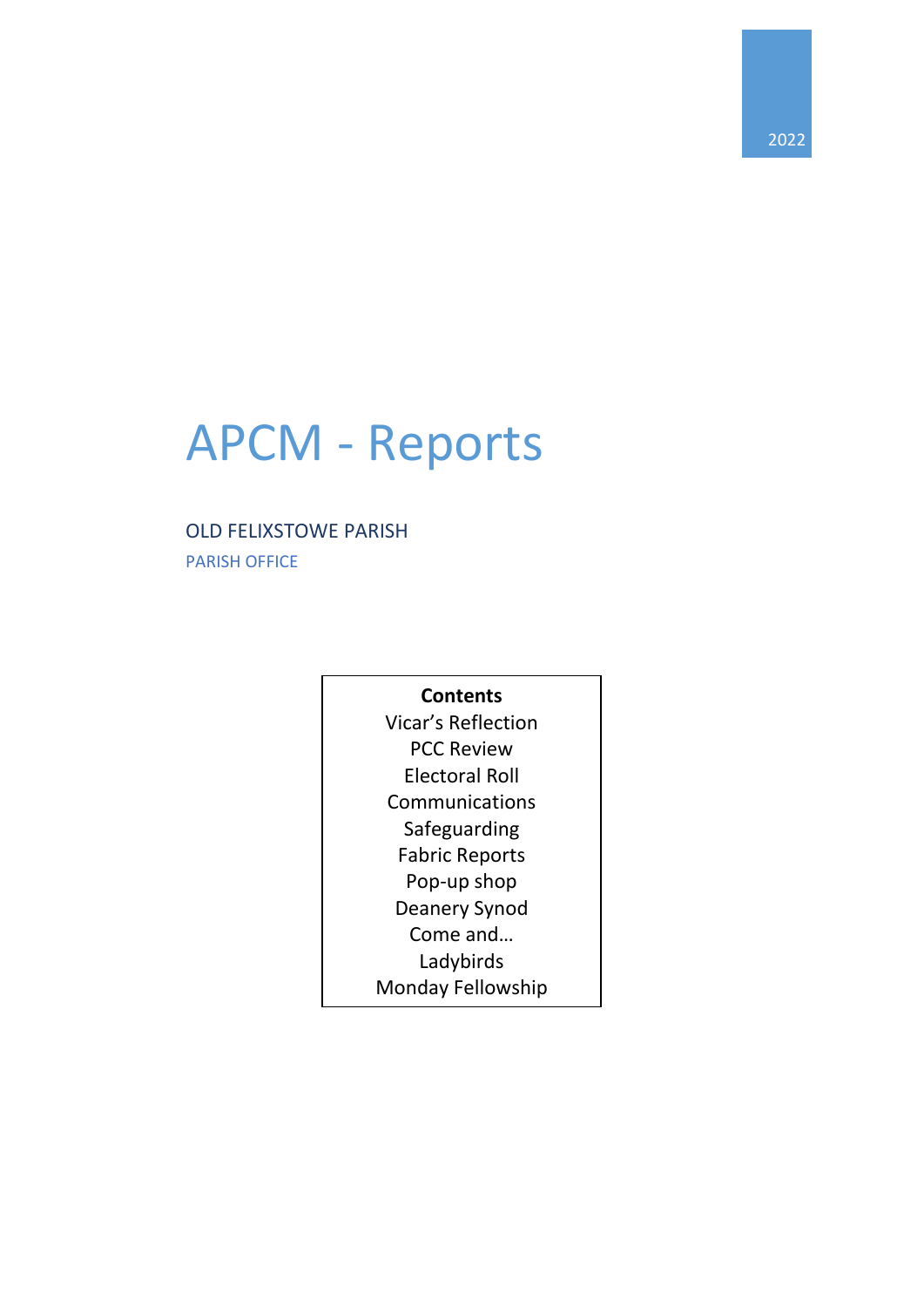### **Vicar's Reflection - Rev Chris Hood**

When I was at college the first time, a long time ago, a friend I shared a house with was into photography. It was the days before digital cameras and part of the joy of photography for him was developing his own photographs. From what I remember this involved a dark room, with infrared light, some chemicals in a tray, an indoor washing line and quite a bit of patience. The part of the process that I remember most was placing the photographic paper into the chemical solution and seeing the image that had been taken ever so slowly appearing and becoming clearer.

As I have been praying and thinking about the events of 2021, this image of patiently waiting for something becoming slowly clearer has stayed in my mind. And as we journey through 2022 it still feels very much the case. Parts are becoming clearer but, as situations change, we need to be attentive and notice what God may be calling us to do.

Last year began and ended with the pandemic and this was a significant factor in thinking and planning throughout the year. Plans and risk assessments were made and revised in the light of an ever-changing situation. We became adept at pivoting as new evidence and guidance arrived. When we returned to buildings initially it was with masks and no singing, we then slowly began to develop with singing outside, followed by coffee, again outside. Slowly people began to feel more comfortable around others only for the pandemic status to change leading to yet more adjustments.

Throughout 2021 we continued to worship together online and deliver DVDs to those who were unable to access online or come in person. We continue to connect with people near and far and see this ministry developing. In the light of this new ministry, the PCC successfully applied for a faculty for St Peter and St Paul in order to install audio and video equipment enabling more flexible worship, as well as the ability to record services and live stream them. This project is continuing to develop, and we are excited by the flexibility this will offer us going forward.

2021 saw the launch and regathering of small groups in the parish. These are called Link groups, giving people the opportunity to link up with each other, and with God, as part of a small group and grow in their faith – thankyou to all people involved in these. The fledgling theology book group was reconvened and every other month we have gathered to explore a range of Christian books and share what we think.

Throughout the year we continued to prayer walk throughout the parish, praying for our community and listening to what God is saying to us. This was a great way to get into our community and meet up with each other when meeting indoors was problematic.

In July the parish welcomed Rev Emma Haggar to serve her curacy with us. Whilst the numbers for her ordination at the cathedral were limited, I was privileged to be there and it was lovely to be able to welcome her to Old Felixstowe which will be her home for three years. We have all been blessed by Rev Emma's ministry and we look forward to journeying alongside her throughout her time with us.

We have continued to develop good working relationships with the schools in our parish. Assemblies and lessons have been delivered on-line and it was a joy to be able to host and film Colneis' Christmas service towards the end of the year. Come and… continued online – more of which you can read later in the report.

The parish continued to host the Basic Life pop up shop, helping to meet local need by providing food as well as creating an opportunity for people to meet together. It was a joy to begin to serve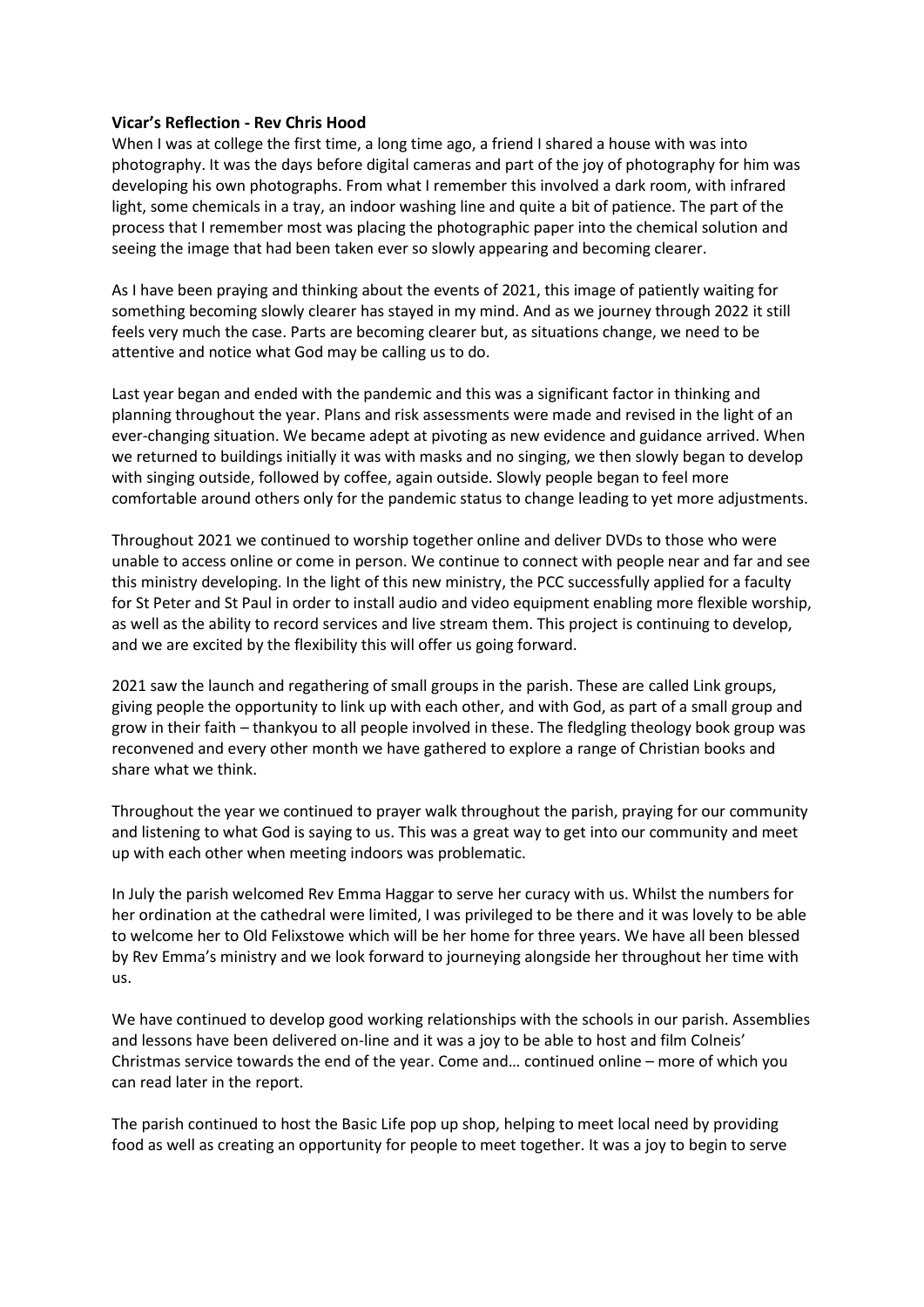refreshments again every Thursday morning and create spaces for people to chat and share with one another.

Having started the Sunday Service with Rev Paul Clarke on Felixstowe Radio last year in response to the first lock down, we have continued this and it is now very much part of our pattern of worship. We have feedback from people from near and far afield and we are thankful to Felixstowe Radio for allowing us to broadcast.

As a parish we also ran Christianity Explored online, with people from Walton, Trimley and Old Felixstowe joining together to explore questions associated with our faith. We were also about to host online one of the Churches Together in Felixstowe Lent groups exploring environmental issues. As you can see from this report, Old Felixstowe Parish has continued to **live, show and tell** of the love of God, becoming like Christ and drawing others to Him. This is done in a whole variety of ways and I would like to thank you all for being a part of God's mission in our community. The support and encouragement received throughout the year is evidence of God equipping us to fulfil His calling – our task has been, and will continue to be, that of listening to His voice and responding. I give thanks for all involved in this and would encourage us all to be attentive to what God is calling us to.

#### **PCC Review of 2021 - Richard Cornwell, PCC Minutes Secretary.**

It was a busy year for the PCC - dealing with the ongoing impact of Covid-19 on worship services and church activities, seeing through the conclusion of the faculties for the new sound and vision system at St Peter and St Paul Church, and preparing for a time beyond the pandemic.

The PCC also launched a new way of working which aims to cut its number of meetings and enable members to focus more clearly on specific and strategic matters.

The year began with the country once again in lockdown and the PCC having to agree to suspend worship services until March 21 after another winter wave of the virus.

Services resumed at the end of March but again with spoken word worship, no singing, social distancing and mask-wearing. But as more people were vaccinated and the spread and severity of the virus curtailed, the remainder of the year saw a relaxation of restrictions - with agreement to sing an end hymn outside in the summer months and later singing resuming indoors. Later in the year, some church activities were also restored.

The PCC met nine times during 2021 - and abandoned Zoom to meet in the Vicarage garden for one meeting and at St Nicholas Church, Felixstowe Ferry, on another occasion.

An Away Day involving clergy, Elders and PCC was also held at St Nicholas on September 4 to pray about and consider the values of the parish in church, ministry and its community outreach - "the principles that undergird, influence and clarify what the church does and how it does it". This work was also taken up at a PCC meeting attended by some of the Elders to look at "Who are we?" "What defines us?" "What is really important to us?" and "What are the non-negotiables?" The work is continuing.

Following the work of the previous year, a series of faculty applications were made for the various elements of the new sound and vision system at St Peter and St Paul Church. After work with the Diocese, these were all granted - and work started on the project in the church building in the autumn. Pews were removed at the back of the church next to the door into The Link to create the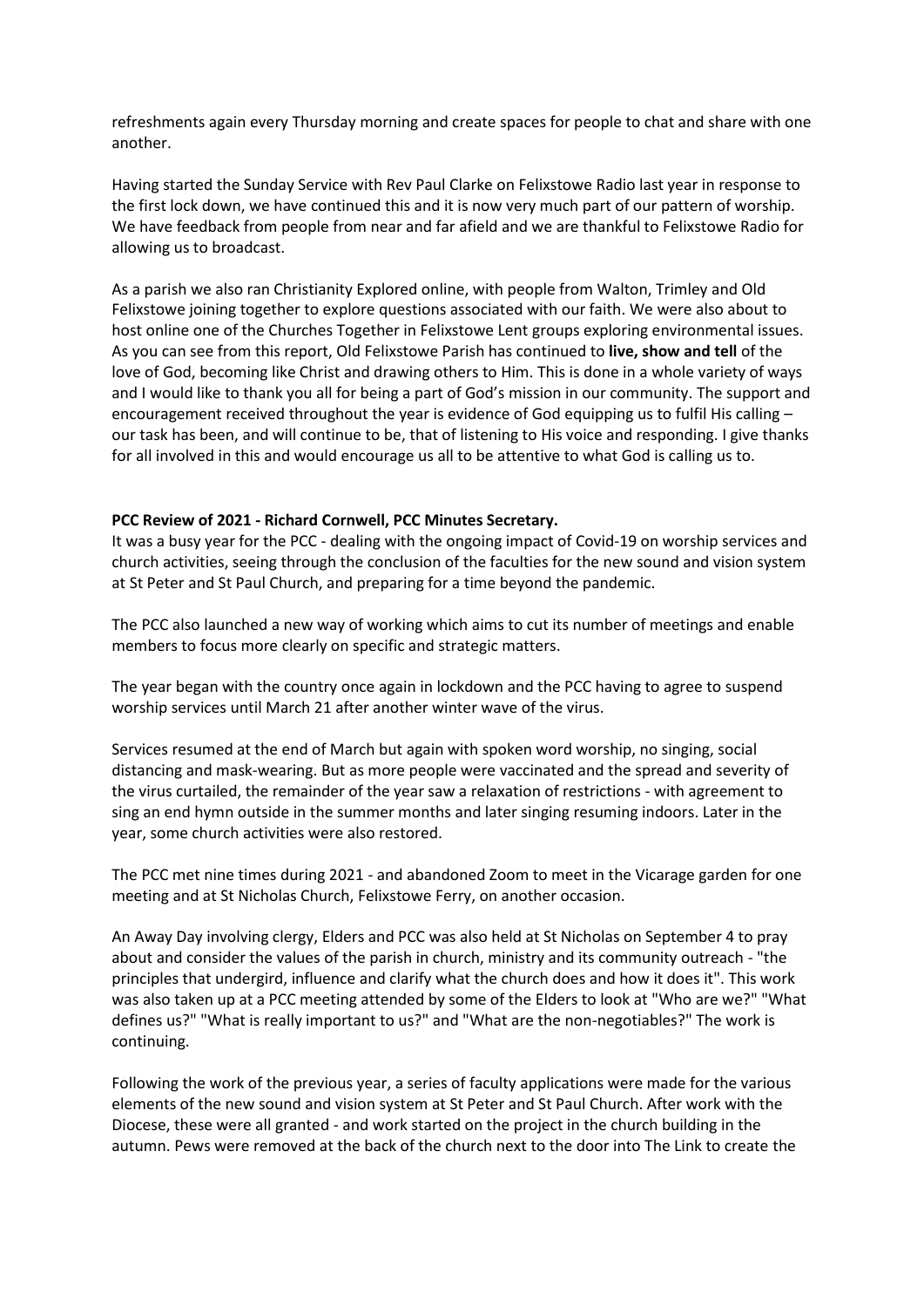"room" for the sound engineers and visual team and the new equipment. Work also took place to install the internet, and the project continues with a completion date set for late 2022.

In connection with this work, the PCC also agreed a new pattern of worship ready for when the new sound and vision system is up and running. This will see the 8am Book of Common Prayer Communion service take place at St Andrew's Church, and a 9.30am service and an 11am service take place at St Peter and St Paul.

The 9.30am service will be informal Morning Worship using the new screen and projector, streamed online and recorded, with band-led sung contemporary worship.

The 11am will be a formal Morning Worship with organ/piano-led sung traditional worship but not using the screen.

The PCC agreed the new pattern of services would bring consistency - having services of the same style, in the same location at the same time each week. This would make it easier for people to know what they are attending and when and end confusion for those who are part of the church and those attending infrequently about where services were being held.

In the autumn, the PCC launched a new way of working which saw the creation of three new Working Groups to focus on specific topics - Outreach and Mission; Fabric (upkeep and work on the buildings); and Finance. While PCC members are involved in the groups, the groups are also open for other members of the church family with an interest in the topics to contribute to and join.

The aim is to cut the number of PCC meetings to every other month instead of monthly, with the Working Groups meeting in between. This will enable the PCC to focus on strategic matters, while the Working Groups would look in detail at their topics and bring a bullet-point report to the PCC of their discussions and any recommendations for action, with the PCC making the final decisions.

#### **Electoral Role report - Neil Shipley, Electoral Role Officer.**

The number on the role for 2021 was 141 , this year we have 143.

**Communications report – David Jennings, Communications and Administration officer**

This year has seen an interesting and challenging hybrid of in-person and our online church.

Our livestreams continue to be watched by many people, with a good percentage of views taking place at times other than Sunday morning.

The subscription to our email newsletter is over 100 people. We print a few copies for those who don't have internet access, but we keep that to minimum. As restrictions reduce, we've also produced a few flyers for events, but again we've tried to keep these to a minimal, as we want to direct people to our website for further details.

Between our YouTube channel, social media and the newsletter, we have over 800 people who follow/like/subscribe to the content we put out – sharing the amazing news about Jesus!

#### **Safeguarding**

Gill Hadwen remains safeguarding officer with Helen Hood as assistant, supporting with IT and training. As a parish we have signed up to and follow the diocese safeguarding policy - details on our website. Training has been in hold over the initial pandemic but is now being instigated both online and hopefully soon face to face. Any safeguarding issues are raised with Chris and/or Gill and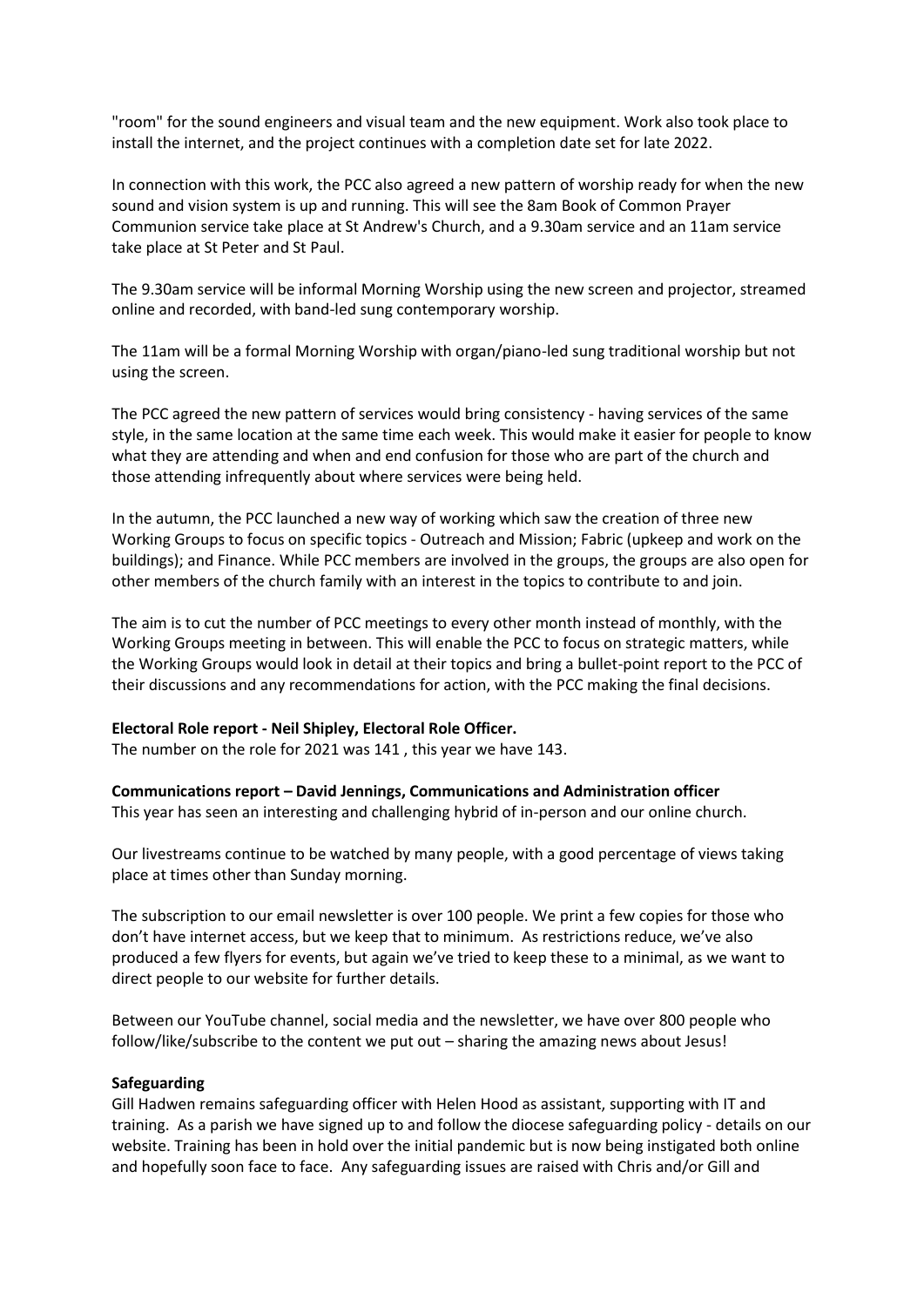referred to the Diocese Safeguarding Team if required. DBS for worship leaders and elders are in place as recommended by the diocese.

#### **St Andrew's Church**

No major works had to be carried out over the past year, only general service and maintenance.

Various damp patches to the kitchen and toilet walls were addressed.

In October, asbestos surveys were carried out to all three churches, no problems were encountered.

In March, one of the leaded windows in the eastern porch wall was badly vandalised, this was subsequently repaired in April by Jon Messum of Bures.

#### **St Andrew's Hall**

The church hall has been used exclusively by the St Andrew's Preschool and this arrangement has worked well. There are regular meetings held between the church and the preschool.

Because of their sole use of the building the preschool have been able to find funding to upgrade the premises. The back room has been redecorated, cleared of excess furniture and is now used as an office and occasional room for small groups and meetings. Regular maintenance has been carried out on the fabric of the building, the rear fire door has been fitted with a push pad lock, window frames and heaters have been repaired, and fuse boxes replaced.

Although there have been some major costs in the various repairs this year, it is expected that, going forward, the hall rent will cover the running costs of the building.

#### **St Peter and St Paul**

There has been restricted use of the church this year as, following the easing of covid restrictions, work commenced on the alterations to the interior to enable the installation of streaming and sound equipment as well as Wi-Fi connection.

However there have been regular weekly evening prayer and monthly communion services as well as occasional services at festivals weddings and funerals.

The Link has continued to be used each week for the community Pop-Up shop as well as various other church meetings.

Apart from the internal building work there have been no major repairs needed to the church, routine checks and maintenance have been carried out.

The church yard is maintained by the council who cut the grass and hedges and look after the trees. There is also a group of loyal volunteers who maintain the Garden of Remembrance, tidy various areas around the church and regularly clean the Link and the church, and we are really grateful for their help.

#### **St Nicholas**

St Nicholas was used during the summer for evening services and some church social events. The simplicity of the building and the nearness to the sea make it a popular choice for church away days. It was used for some musical events during the spring and early summer which kept the building aired and used. Routine checks were made but there was no major work done to the building.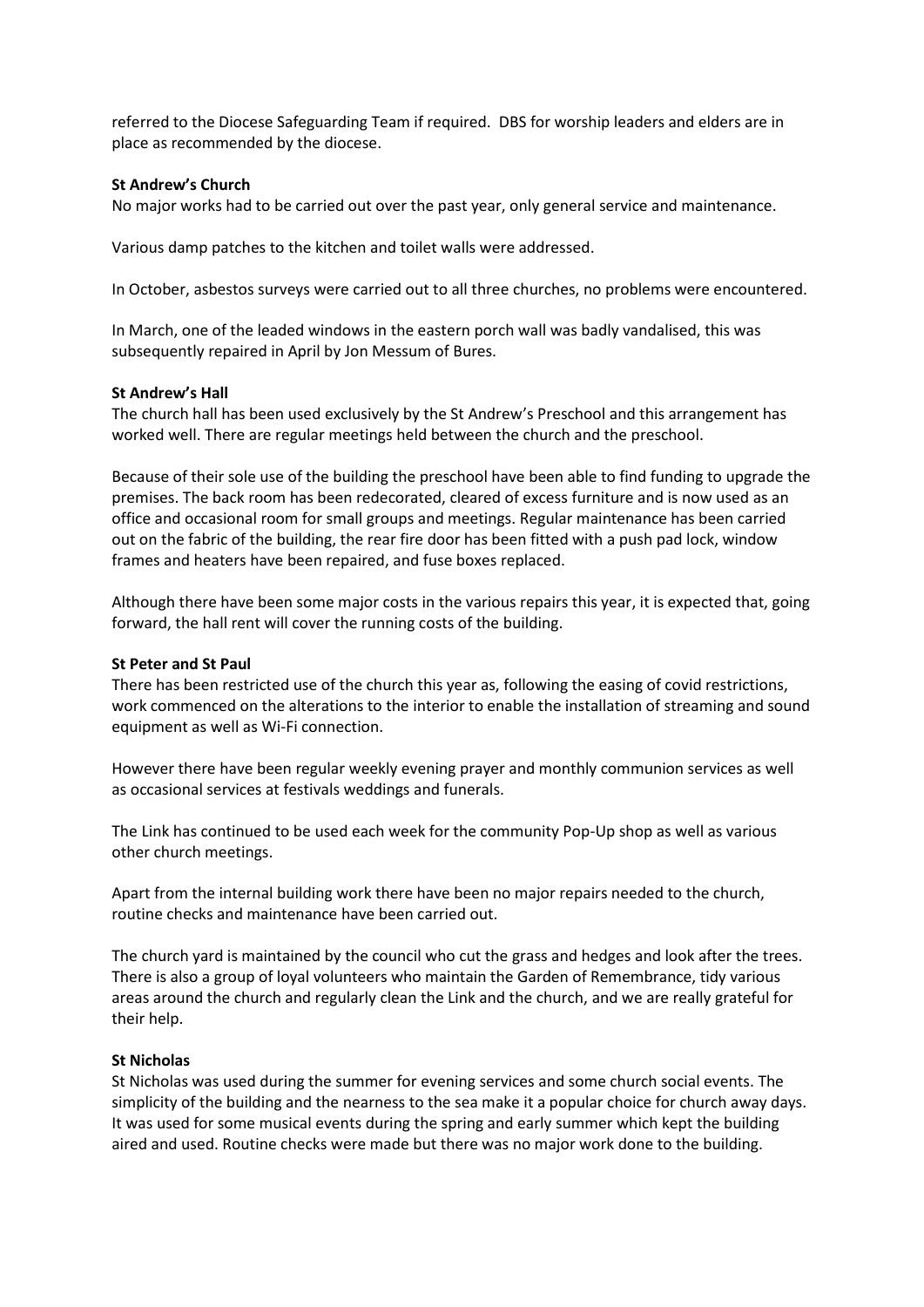#### **Basic Pop-Up shop – Judy Jones**

The weekly community Pop-Up shop has continued to provide food and a place to meet throughout the year. As covid restrictions eased we were able to have more helpers, extend back into the link and later on to reinstate the coffee and chat, now in the church to allow more space. This has proved a useful outreach opportunity for the church. Towards the end of the year the way we received goods changed, we had been receiving food from Fareshare via the Basic Life Charity, Felixstowe. This arrangement ended and we are now in partnership with St Mary's Church, Walton and share a delivery from Fareshare each week with them. There has been a noticeable increase in numbers coming to the shop and it is probable that the need will increase in the future. A large team of people are involved in the shop each week, collecting and sorting food, serving, providing refreshments, and donating goods for the shop. We are grateful for all their support and help.

#### **Deanery Synod**

Due to restrictions, the Deanery Synod only met once last year on October 5th at St Andrew's Church. Rev David welcomed everyone and Rev Sally Gaze presented an update on the Lightwave community. Our representatives this year have been Gill Hadwen and Jean MacPherson.

#### **Come and… - Becky Copestake**

During 2021 the effects of the pandemic meant that "Come and..." remained mostly online. There were just two months, September and October, when we felt able to meet in person, in the Link, to build with Lego and to plant Autumn bulbs. For the rest of the year we offered cooking, crafts, more planting – we even made juggling balls! In all of these activities we were able to include Poppy and Daisy who were keen to stay a part of it all whilst safely at home in their kitchen. Many thanks to everyone who has supported this initiative throughout the year.

#### **Ladybirds – Barbara Bown**

Lockdown meant that Ladybirds were unable to meet for 16 months. In June last year the Committee met and decided that we would change our meetings from evening to afternoon. This has turned out to be an enormous success with previous members who felt unable to attend on dark nights returning with enthusiasm and, as an added bonus, we were delighted to see new members joining us too.

We started our return cautiously with an afternoon tea at St Nicholas Church in July which was a lovely afternoon and was surprisingly well attended, despite the fact that many people had not been out and about for a long time.

We held our first 'proper' meeting in September and have had such interesting talks ranging from The Suffolk Punch, Felixstowe Museum, The Hospice Retail shop, a Life in Music, and the 1953 floods. In December, Emma Haggar finished off 2021 by telling us about Mary, Mother of Jesus.

After Christmas we were given a glimpse of how difficult it was to travel for businesses behind the Iron curtain and we then had our traditional meal out at the Ferryboat Inn, which again was very well attended by members and partners and enjoyed by everyone.

This year we have had talks about the Dolphin Lights of London, Thomas Cavendish and flowers in the Bible.

Our talks are very diverse and we are very lucky that we live in an area where there are so many interesting people who are prepared to give up their time for a very nominal fee or a charitable donation.